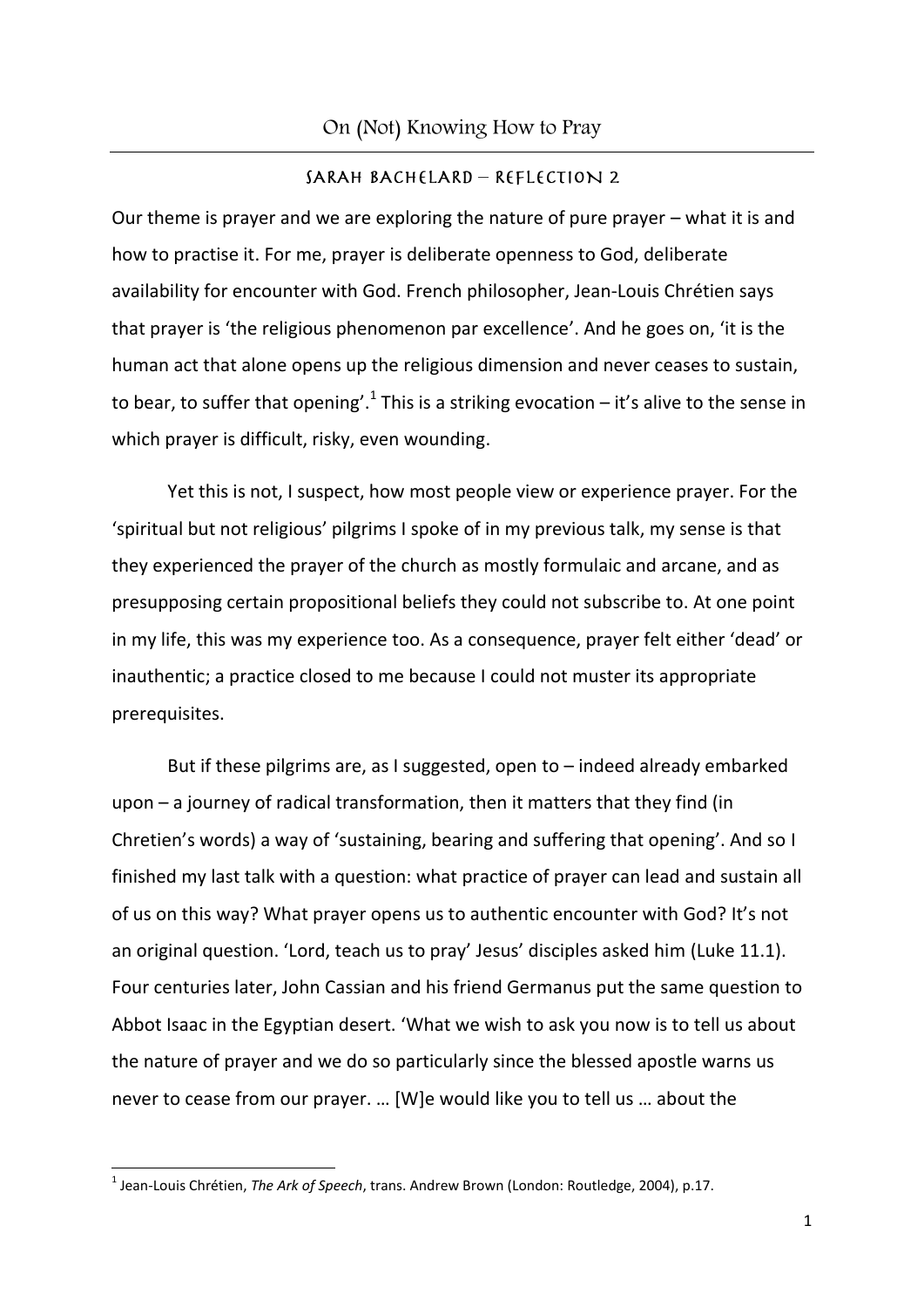character it should always have. Then we would like you to tell us how to keep with it in all its forms, how to engage it without interruption'. $^{2}$ 

Today, taking a lead from Cassian's approach, I want to begin by exploring something of the 'nature' of true prayer and how it relates to the journey of transformation, the journey into God. Later we will turn to the question of how to pray.

### Transforming Prayer

In my last talk, I described the dynamic of the spiritual journey as involving being reintegrated or restored to myself, and then (in some sense) going beyond myself in transforming union with God. Prayer is a primary *vehicle* of this movement– it's how we open ourselves to authentically religious encounter. I want to suggest now that the *practice* of prayer itself participates in this same movement. To pray requires us to be recollected, gathered, present as ourselves, and then ultimately to let ourselves go, to be dispossessed. I am going to elaborate on these interdependent movements of prayer under two headings: presence and *kenosis*.

#### *Presence*

So first, 'presence'. Chrétien offers an initial definition of prayer as 'an act of presence to the invisible', which he also describes as an act of 'self-manifestation'. The person praying *shows* himself, exposes herself 'unreservedly'. 'This act of presence', he says, 'concerns our body, its bearing, its posture, its range of gestures, and it can include certain requirements for preliminary bodily purification, such as ablutions, requirements as to clothing …, certain positions, such as holding up the hands or kneeling, and certain directions in which one must face. All these practices', Chrétien writes, 'come together in an appearance … that incarnates the act of presence'. Indeed, the one praying 'is in his very being an active manifestation of himself to God. All modes of prayer are forms of this self-manifestation, whether

 2 John Cassian, *Conferences*, trans. Colm Luibheid (New York: Paulist Press, 1985), Conference 9.7, p.106.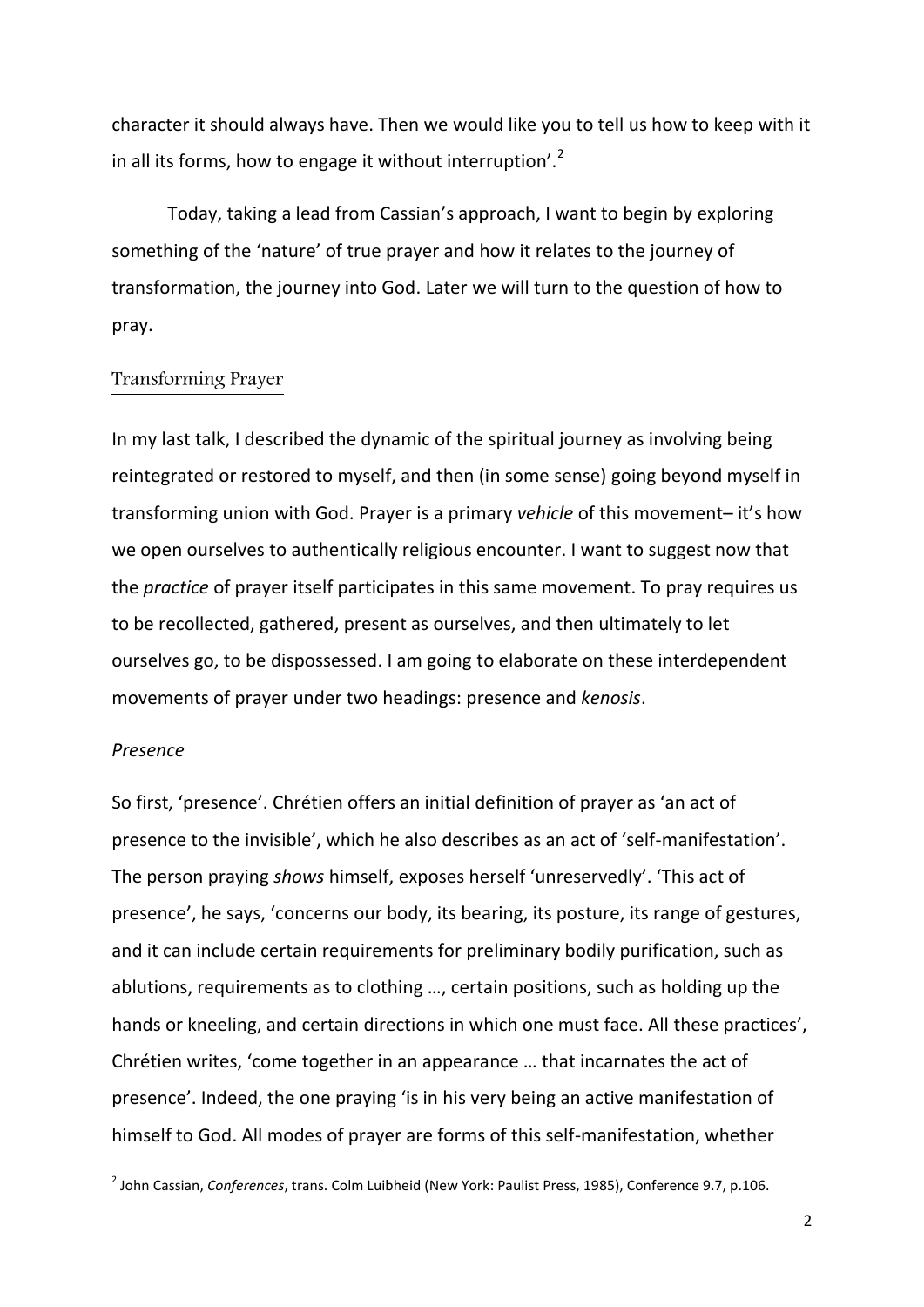individual or collective'.<sup>3</sup> In colloquial idiom, we could say prayer requires us to 'show up'. The very act of prayer exposes us, the whole of us, to God.

This notion of presence, of 'showing up', has deeper ramifications than the simple observance of recommended bodily motions. The gestures of the body may help to recollect the one praying, and (as Chrétien says) they *signify* the act of presence. But being present requires also a certain interior recollection and intentionality. One condition of this interior recollection is freedom from what the early Christian tradition described as the 'passions' – vices and worldly attachments. According to Cassian, these include the 'poisonous tinder of carnal desire and avarice', the memory of worldly affairs, empty talk, and 'low-grade clowning' – whatever exactly he meant by that! And then there's anger, worry and gloominess.<sup>4</sup>

The problem with all these is not so much that God disapproves of them, but they get in the way, they stop us being wholly present. How? They distract our attention and, even more basically, they divide and alienate us from ourselves. Even monastics who have supposedly left behind the ways of the world, may still (says Cassian), be preoccupied by worldly cares and deceived about their motivations. A monk may be frenziedly driven by the need for more – the extra tunic, the *Grand Designs*-type extension to his desert cell; he may remain self-seeking and ambitious, most dangerously for those things that 'could be cloaked in seemingly good purposes'.<sup>5</sup>

So Cassian insists that the sure and necessary foundation of prayer is simplicity and humility.<sup>6</sup> These are telling words. Simplicity is to do with being one, uncomplicated, clarified, pure in heart. Humility is about being on the ground, poor in spirit, in touch with reality. No pretence or defence. Simplicity and humility are markers of child-likeness, of being wholly oneself. These are the conditions of

<sup>3</sup> Chrétien, *The Ark of Speech*, p.19.

<sup>4</sup> Cassian, *Conferences* 9.3, p.102.

<sup>5</sup> Cassian, *Conferences* 9.6, p.105.

<sup>6</sup> Cassian, *Conferences* 9.2, p.102.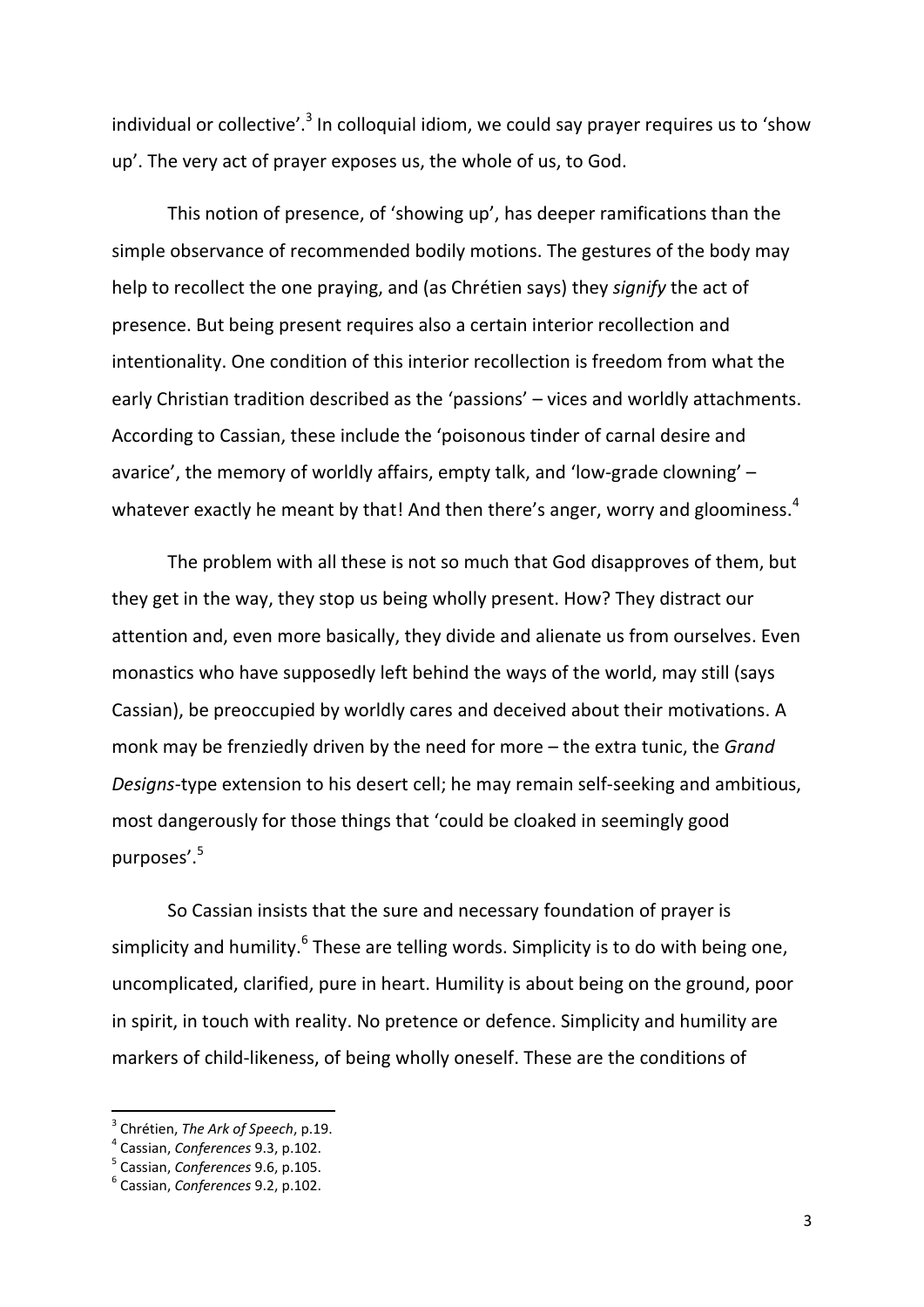presence, and so of prayer. You can't show up, you can't pray, if somehow *you're* not willing to be there, as yourself, undivided, undefended, naked in the sight of God.

But here's the difficult bit. Actually, 'in the sight of God' is a very vulnerable place to be. It's totally exposing, you can't hide. No wonder we avoid, no wonder we resist, no wonder we prefer to play-act prayer – which leads to an important further dimension of this practice of presence. That is, being awake to who we're present to, the living God.

American writer, Annie Dillard, is one who insists on the magnitude of the reality we're invoking in prayer. 'On the whole, I do not find Christians, outside of the catacombs, sufficiently sensible of conditions', she writes. 'Or is it simply that 'no one believes a word of it?' And she goes on: 'The churches are children playing on the floor with their chemistry sets, mixing up a batch of TNT to kill a Sunday morning. It is madness to wear ladies' straw hats and velvet hats to church; we should all be wearing crash helmets. Ushers should issue life preservers and signal flares; they should lash us to our pews'. Why? Well, because 'the sleeping god may wake someday and take offense, or the waking god may draw us out to where we can never return'.<sup>7</sup> In more familiar language, the letter to the Hebrews makes the same point: 'it is a fearful thing to fall into the hands of the living God' (Heb. 10.31).

Being truly present involves profound respect, *and expectancy*, in the face of God's radical Otherness. Something could happen here … something will happen here. If we don't believe that, why are we praying – who are we praying to? Unless we're 'sensible' of these conditions then, whatever we *say*, however pious our approach, we're actually in some form of denial. Isaiah was utterly aware of the danger, when he implored God to depart from him, 'for I am a man of unclean lips' (Isa. 6.5). 'Why do … people in churches seem like cheerful, brainless tourists on a

<sup>7</sup> Annie Dillard, 'An Expedition to the Pole' in *Teaching a Stone to Talk: Expeditions and Encounters* (New York: Harper Perennial, 1998), pp.52-53.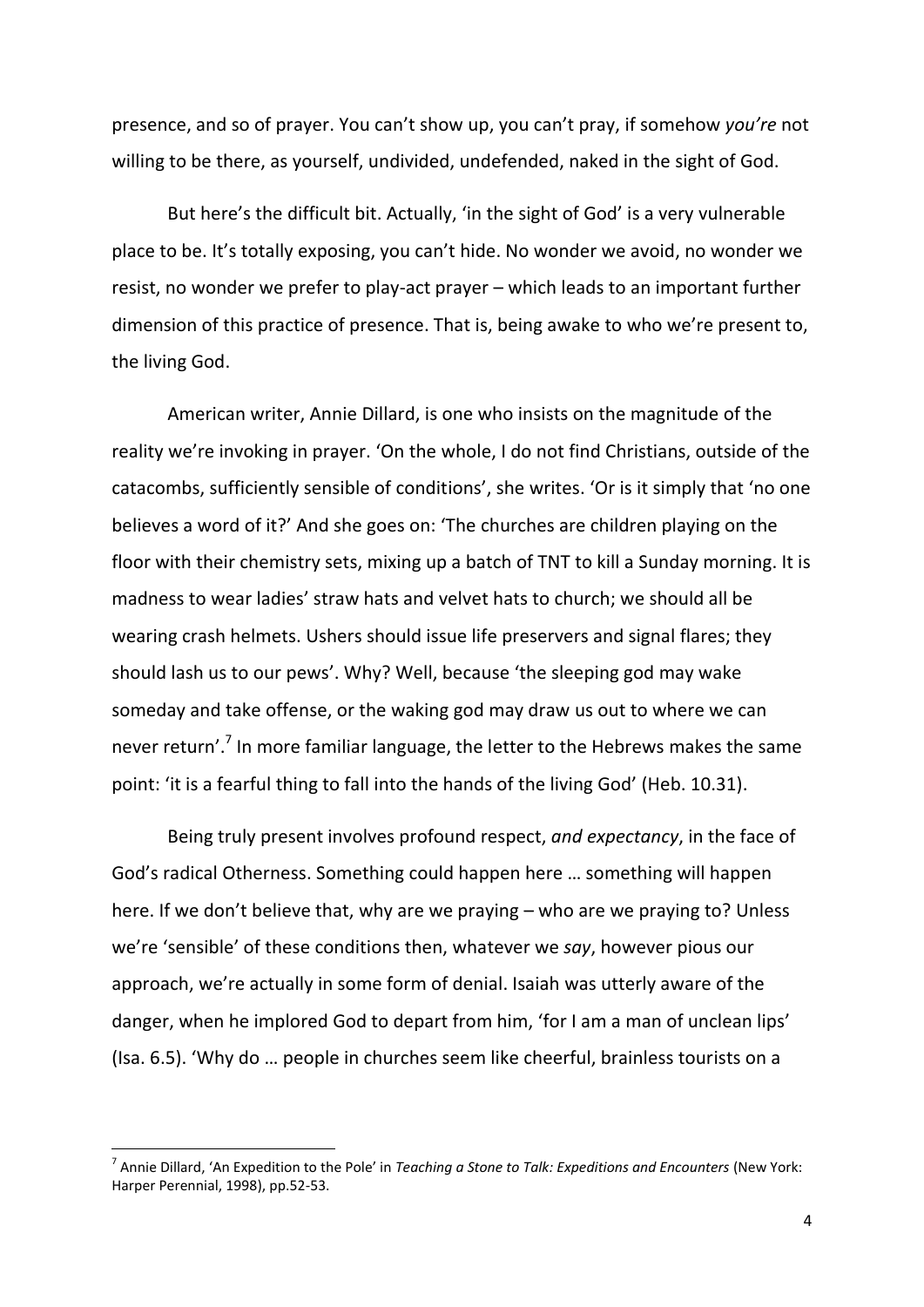packaged tour of the Absolute?',<sup>8</sup> Dillard asks. Reverence is the traditional marker of expectant and awe-filled availability in prayer, but it too can become stylised to the point of domestication – more play-acting. Real prayer, true reverence calls for an apprehension of the risk and vulnerability of falling into the hands of the living God. For opening oneself to God is an 'agonistic and transformative' encounter, Chrétien says, one in which our very truth is at stake.<sup>9</sup> This is the fear of the Lord, the beginning of wisdom. It's the condition of prayer.

#### *Kenosis*

So we show up – as fully ourselves as we have thus far realised – present and vulnerable. What then? We begin to realise that we do not know how to pray. We don't know what we may authentically ask for or desire; in fact, we may discover we don't even *know* what we really desire. We can't be sure of our motives, even what look like our 'good' motives. And so we begin dimly to apprehend the imperative to give our prayer, indeed our very selves, over to God so that we may receive our prayer and ourselves back in truth. This is the movement of *kenosis*, self-emptying.

The self-emptying called for here is absolute. Jesus says that if any want to become his followers 'let them deny themselves and take up their cross', let them lose their life (Matt. 16.24-25; Mk 8.34-35; Luke 9.23-24). The English philosopher and novelist, Iris Murdoch, calls this process 'unselfing',  $10$  and John Main speaks rather shockingly of a 'holocaust', saying that in the Jewish understanding of sacrifice: 'Nothing was kept back. Everything was given to God'. $^{11}$ 

At this point, however, and because in the Christian tradition we have often inherited a distorted sense of what this call to give ourselves away involves, it is necessary to distinguish between two concepts of 'unselfing'. When I was growing up, I tended to understand exhortations to 'lose', 'die to' or 'deny' myself, as calls to

<sup>8</sup> Dillard, 'An Expedition to the Pole', p.52.

<sup>9</sup> Chrétien, *The Ark of Speech*, p.25.

<sup>10</sup> Iris Murdoch, *The Sovereignty of Good* (London: Routledge, 1996), p.84.

<sup>11</sup> John Main, *Moment of Christ: The Path of Meditation* (London: Darton, Longman & Todd, 1984), p.113.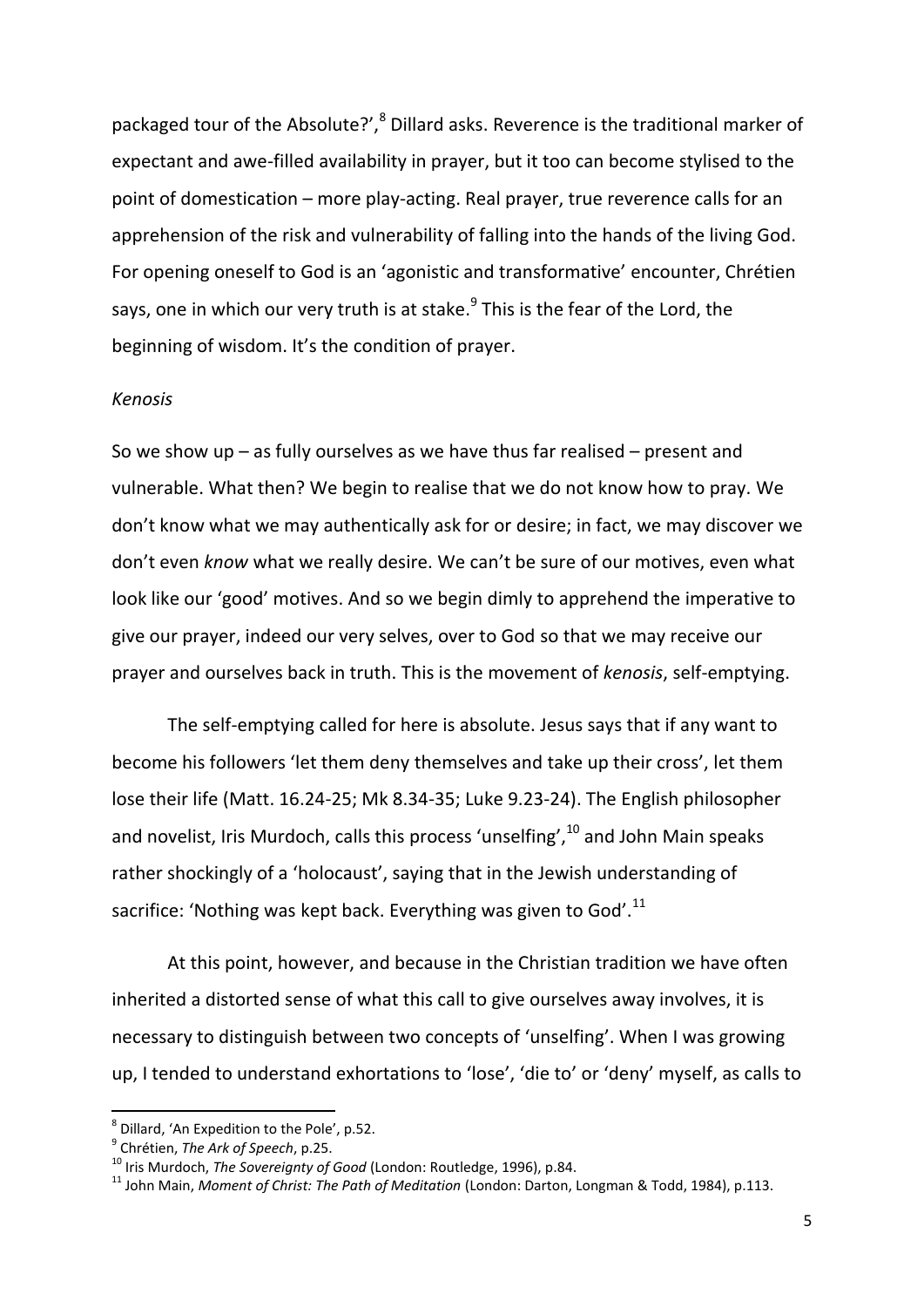subordinate myself to others and, more or less routinely, to suspect or negate my needs and wants. Bound up with this was the need to repress, suppress or punish those bits of myself that didn't quite live up to this nice and self-less self-image.

We're increasingly aware, however, of how morally and psychologically, as well as spiritually problematic this approach to life can be. Feminist critics have noted, for example, that calls to self-denial and self-abnegation in the Christian tradition have been 'usually calls that men seem to have issued and women … expected to heed', though I certainly know men who have been entrapped in such a vision. This life-denying, moralistic and violent suppression of the self was brilliantly exposed by the philosopher Friedrich Nietzsche, who also saw its shadow-side in the forms of resentment and mean-spiritedness which, paradoxically, keep the frustrated and wounded self firmly at the centre of things. For the problem is that when unselfing is practised as a kind of self-mutilation, an automatic disavowal my needs and desires as well as my 'shadow', then either I fail to become a self at all, or 'I' remain at the centre. *I* decide what is needful; I exercise my will or virtue and heroically sacrifice some part of myself, thereby perpetuating self-alienation and risking spiritual pride. I continue separate from God and other people, acting out of my own resources and self-sufficiency.

There is a second understanding of unselfing, however, which is not structured essentially by self-rejection and repression. John Main spoke of it as selfforgetfulness, the letting go of self-consciousness. It's not that a *part* of us is sacrificed to an ideology of virtue, but the *whole* of us is handed over, entrusted to God. This is the means by which ultimately we may be truly converted, transfigured. Main wrote: 'Now perhaps this is the greatest thing we can do as conscious human beings – to offer our consciousness to God'.<sup>12</sup> The 'unselfing' that happens in this process is not a matter of being systematically denied or thwarted, a matter of selfmutilation. It is simply that we are letting go possession of ourselves, our attempt to

<sup>12</sup> Main, *Moment of Christ*, p.114.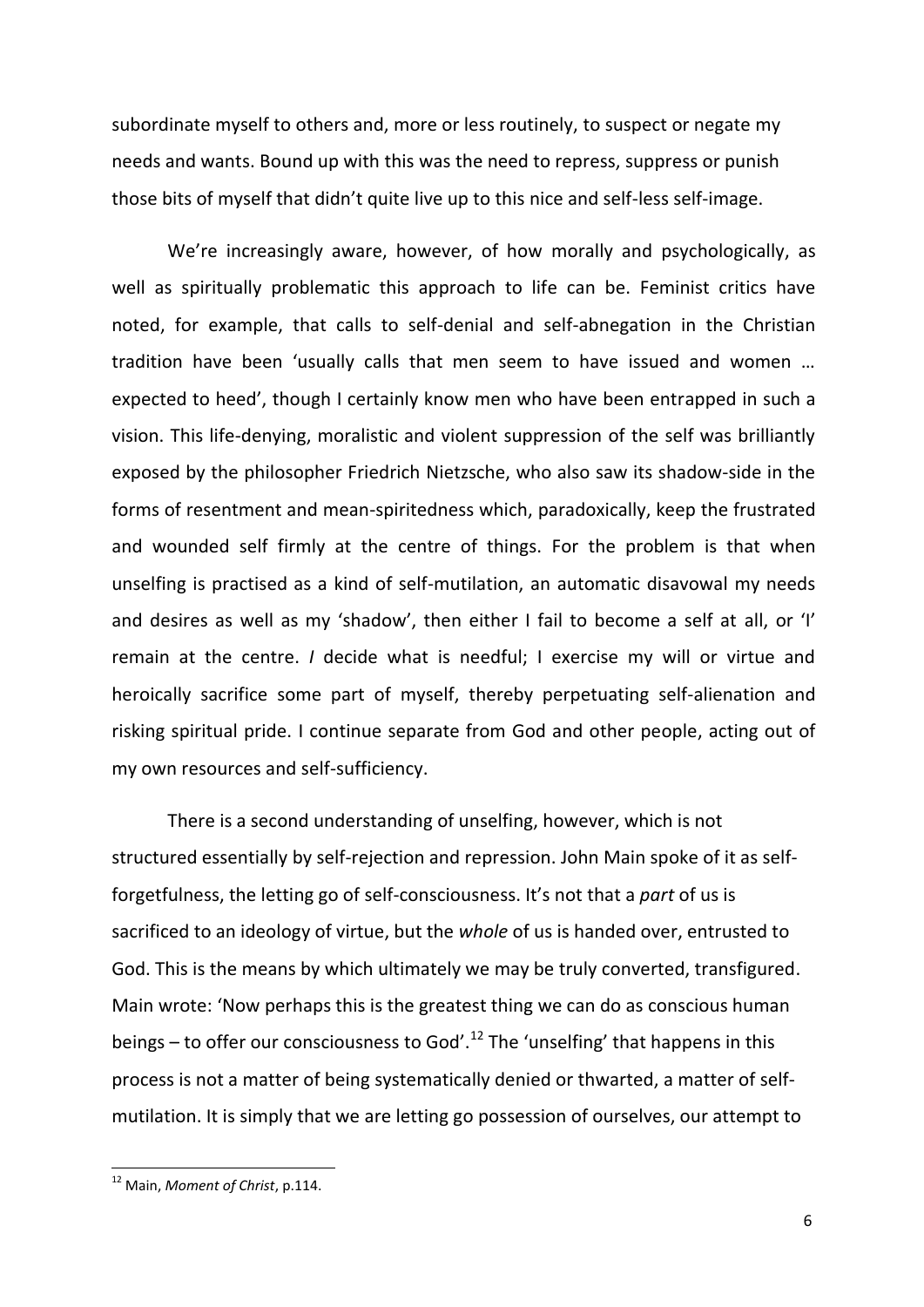own, dispose of, or control our identities by way of our ego-ic self-consciousness. Paradoxically, this practice of self-yielding to God is precisely the way we become most freely and truly who we are and long to be. 'In offering [our selfconsciousness]', says Main, 'we become fully conscious'.<sup>13</sup> Or, as Jesus puts it, 'Those who want to save their life will lose it, and those who lose their life for my sake will find it' (Matt. 16. 25).

Except, and here's where the *practice* of prayer comes in, we can't just *decide* to forget ourselves. We can't let go self-consciousness by an act will. We might sincerely want to get out of our own way, surrender ourselves into the divine life. But there remains a 'me' trying to hand myself over and let myself go, whom I cannot get behind. So true *kenosis*, true self-surrender, must be lived into by means of practices that displace the ego-ic self, loosening its hold on our consciousness from the *inside*. In this way, ultimately, we become sufficiently available, sufficiently yielded to be caught up beyond ourselves by the grace of God.

What practices enable this loosening and whole-hearted yielding of our selfconsciousness? First must come our consent.<sup>14</sup> Jesus says: 'Follow me'; his disciples are those who say 'yes'. The author of the *Cloud of Unknowing* tells his reader that it is the Lord who stirs up the loving desire which draws us to seek Him. He awaits, the *Cloud* says, 'only your co-operation'.<sup>15</sup> This involves a 'naked intent toward God in the depths of your being'.<sup>16</sup> We embark on the journey of self-emptying, *kenosis*, by means of our intention to give ourselves wholly to God, by means of our 'yes'.

We then enact this consent over time as we practise obedience, as we say, 'Thy will be done'. But here we come to a critical dimension of transforming prayer. If I am really to say 'Thy will be done' at deeper and deeper levels of my being; if I am

 $\overline{a}$ 

<sup>13</sup> Main, *Moment of Christ*, p.114.

<sup>&</sup>lt;sup>14</sup> Centering Prayer emphasises the centrality of our consent to 'the Divine presence and action in our lives'. See for example<http://www.contemplativeoutreach.org/article/intention-mindfulness-and-centering-prayer> (accessed 5 May 2015). I am indebted to talks given by Cynthia Bourgeault at Jamberoo Abbey in April 2015 for clarifying the relationship between intention or consent, and attention in the work of contemplative prayer.

<sup>15</sup> *The Cloud of Unknowing*, ed. William Johnston (New York: Image Books, 1986), p.39

<sup>16</sup> *The Cloud of Unknowing*, p.40.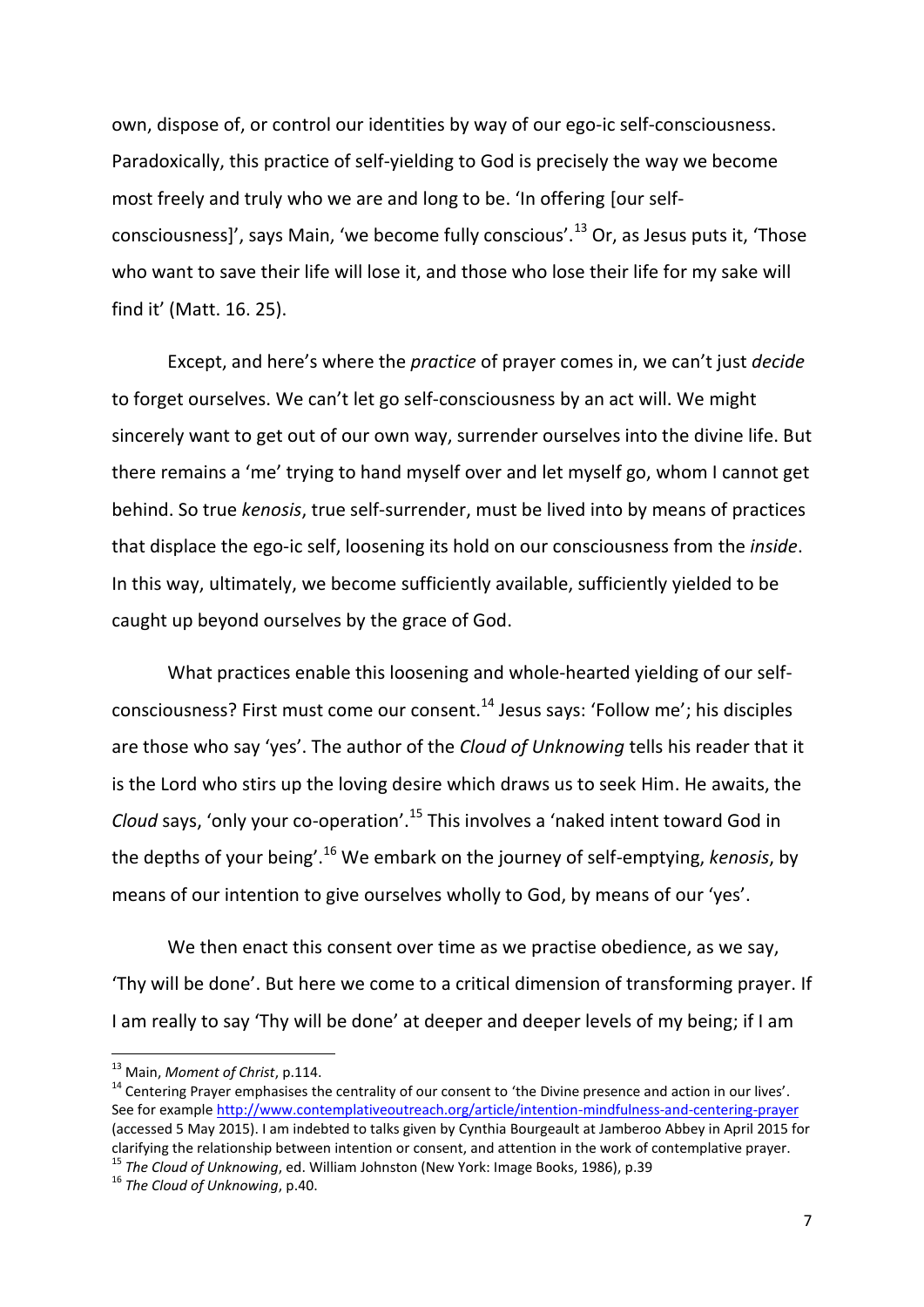really to discern what following Christ looks like in the particularities of *my* life and context, then my listening for God must grow likewise ever deeper. I must be progressively liberated from the clamour of all the voices which are not God's – the voices of those whose approval and good opinion I crave as well as voices within, my ego-preserving anxieties, defences, reasons and self-justifications.

How do I cultivate this capacity for profound listening and radical obedience? The early Church understood that we must first progress from being simply overrun by our grasping, acquisitive instincts and our self-obsession. We then advance to what was called 'natural contemplation'.<sup>17</sup> This is the capacity to be aware of what is not me. It involves learning to see other things for what they are in themselves, as God sees them, rather than in terms of how I might use or dominate them. This growth in 'natural contemplation' happens as we practise paying attention. Interestingly, it doesn't so much matter what we pay attention to, so long as our attention is other-directed. In her poem, 'Praying', Mary Oliver puts it this way:

It doesn't have to be the blue iris, it could be weeds in a vacant lot, or a few small stones; just pay attention … 18

 $\overline{a}$ 

This is important because the energy of our consciousness is usually turned inwards. It is centripetal. Other-directed attention helps turn this centripetal energy from self-centred compulsion to awareness. Iris Murdoch described such a shift in consciousness occurring when she looked out of the window one day 'in an anxious and resentful state of mind, oblivious of my surroundings'. Suddenly she observed 'a hovering kestrel. In a moment everything [was] altered. The brooding self …

<sup>17</sup> Rowan Williams, *The Archbishop of Canterbury's Address to the Thirteenth Ordinary General Assembly of the Synod of Bishops on the New Evangelization for the Transmission of the Christian Faith*, 10 October 2012, [http://rowanwilliams.archbishopofcanterbury.org/articles.php/2645/archbishops-address-to-the-synod-of](http://rowanwilliams.archbishopofcanterbury.org/articles.php/2645/archbishops-address-to-the-synod-of-bishops-in-rome)[bishops-in-rome](http://rowanwilliams.archbishopofcanterbury.org/articles.php/2645/archbishops-address-to-the-synod-of-bishops-in-rome) (accessed 5 May 2015), s.7.

<sup>18</sup> Mary Oliver, 'Praying' in *Thirst* (Boston: Beacon Press, 1996).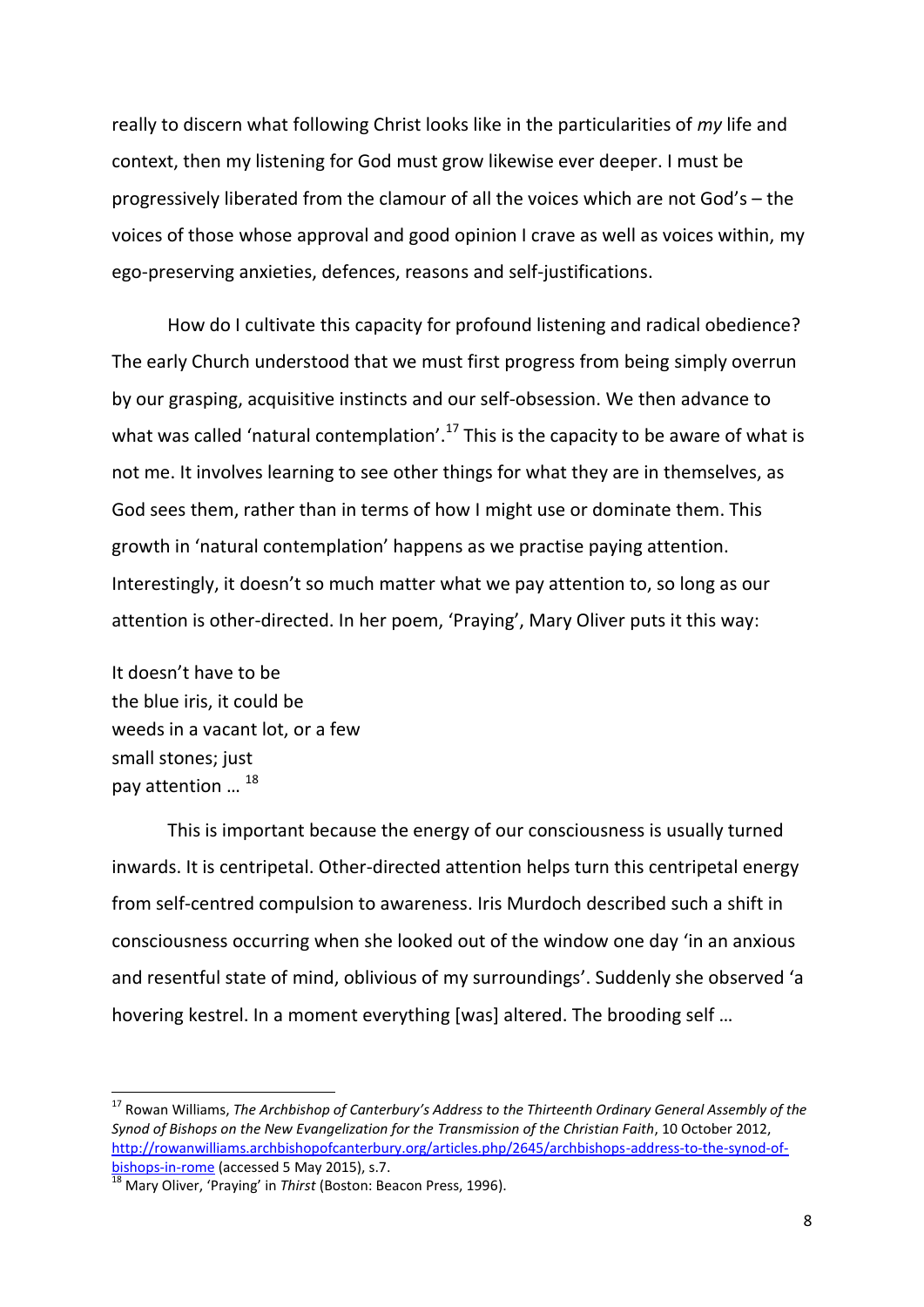disappeared. There is nothing now but kestrel'.<sup>19</sup> In a related vein, in her 'Reflections on the Right Use of School Studies With a View to the Love of God' (I know it's a catchy title!) Simone Weil argues that genuine attention to a problem in geometry or to learning a language forms in students 'the habit of that attention which is the substance of prayer'.<sup>20</sup>

Importantly, this attention has a particular quality. 'Most often', Weil notes, 'attention is confused with a kind of muscular effort'. If you say to students: '"Now you must pay attention"', you see them 'contracting their brows, holding their breath, stiffening their muscles. If after two minutes they are asked what they have been paying attention to, they cannot reply … They have not been paying attention. They have been contracting their muscles'. $^{21}$  But the attention that is the substance of prayer is not fierce, effortful concentration. It involves non-grasping, self-forgetful awareness, the mind and heart non-anxious enough to let reality be, awake enough to let it reveal itself. This attention is a form of receptivity, even hospitality. In Scripture, it is called 'beholding'.<sup>22</sup> Mary Oliver understands it as

… the doorway into thanks, and a silence in which another voice may speak. $^{23}$ 

So ultimately, as Rowan Williams remarks, from natural contemplation grace leads us 'forward into true "theology", the silent gazing upon God that is the goal of all our discipleship'.<sup>24</sup> Here we are 'open to all the fullness that the Father wishes to pour into our hearts'.<sup>25</sup> Here we discover, as John Main always insisted, that true prayer is after all not really something *we* do. We practise praying so that ultimately

<sup>19</sup> Murdoch, *The Sovereignty of Good*, p.84.

<sup>20</sup> Simone Weil, *Waiting on God*, trans. Emma Craufurd (London: Fontana Books, 1969), p.69.

<sup>&</sup>lt;sup>21</sup> Weil, *Waiting on God*, p.70. John Barton similarly identifies 'two different ways of "paying attention". One involves straining every nerve to concentrate on something … . The other is a matter of having a habit of being aware of things that are not ourselves'. John Barton, Foreword, Maggie Ross, *Writing the Icon of the Heart: In Silence Beholding* (Oxford: The Bible Reading Fellowship, 2011), p.8

<sup>22</sup> Ross, *Writing the Icon of the Heart*, p.11.

<sup>&</sup>lt;sup>23</sup> Oliver, 'Praying'.

<sup>24</sup> Williams, *Address to the Synod of Bishops*, s.7.

<sup>25</sup> Williams, *Address to the Synod of Bishops*, s.6.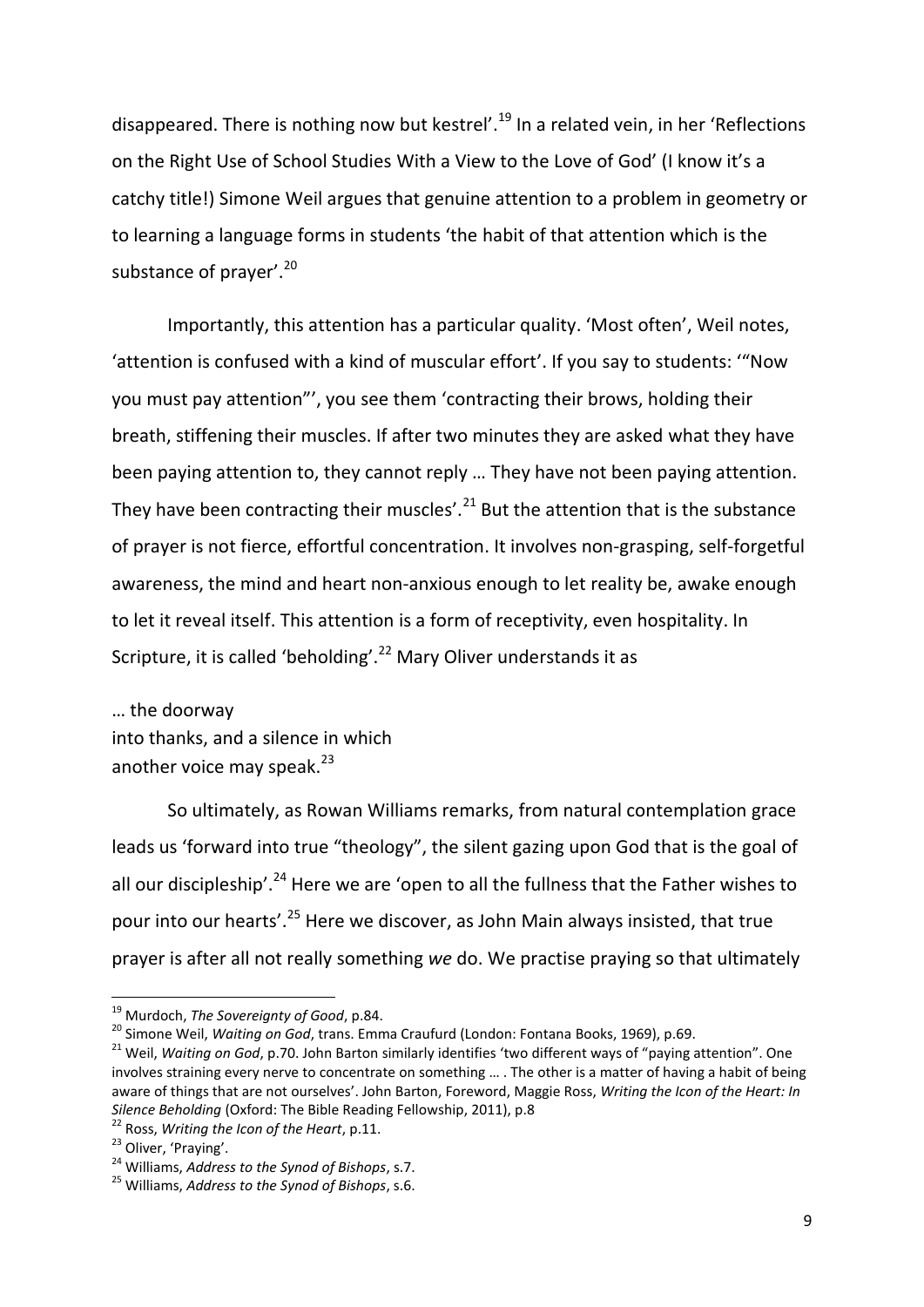*our* prayer is transcended. 'We have to realize', Main wrote, 'that when we talk about "our prayer" we are really talking about our disposing ourselves for the full liberation of the life of the Spirit within us, which is the prayer of Jesus and his vital connection with the Father'.<sup>26</sup>

## Word, Words and Silence

#### How then shall we pray?

I have described prayer at its transforming heart as deep listening and radical obedience, as profound availability and receptivity to God. In practice, the spiritual traditions of the world testify that cultivating this depth of listening and availability involves some disciplined practice of silence. Why? Because we are endemically agitated and distracted by the clamour of our thoughts. Our attention is intermittent, our listening shallow, and our receptivity attenuated by self-preoccupation and fantasy. And, it was ever thus.

'Here is what happens', confessed Germanus to Abbot Isaac. 'When our thoughts slip away from spiritual contemplation and run here and there, we turn to ourselves as though coming from a sleep of forgetfulness. We wake up and look for the formula by which to revive our vanished spiritual thinking. The looking is a delay for us and before we have even found it we lapse a second time … So it happens that the mind … is forever wandering and is tossed in all directions, like a drunk … One thought follows another, arriving, coming to being, ending and going away – all without the mind noticing'.<sup>27</sup>

This is where a practice of meditation comes in. There are many permutations as to method, but the basic teaching is to use a focus of attention – the breath, a prayer word or phrase – as an aid to letting go the stream of thoughts and identifications that constitute not only our distractedness but our distorting self-

<sup>26</sup> John Main, *Monastery Without Walls: The Spiritual Letters of John Main* (Norwich: Canterbury Press, 2006), p.47.

<sup>27</sup> Cassian, *Conferences* 10.8, p.131.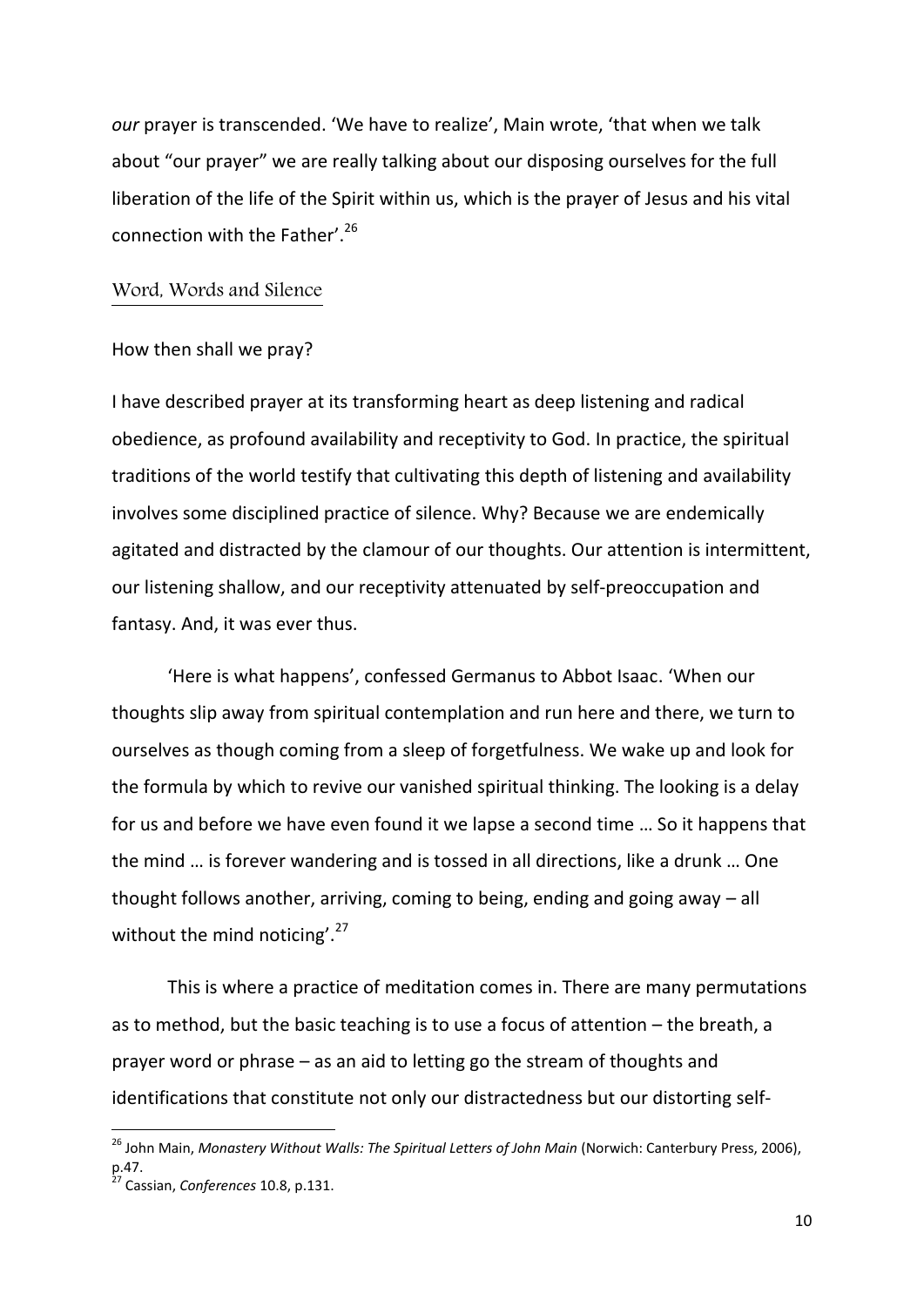consciousness itself. <sup>28</sup> As Anglican solitary Maggie Ross puts it, you use '*a word to leave words behind, to listen for the Word* [capital 'W']'.<sup>29</sup> English theologian Sarah Coakley has described silent contemplative prayer as 'a regular and willed *practice* of ceding and responding to the divine'. It is an '*askesis*' which is '"internalized" over time in a particularly demanding and transformative fashion',  $30$  so that our silence gradually comes to be internal as well as external.

How is this silent prayer so profoundly transformative? On the one hand, it's a way of consenting to be with God at a level deeper than our surface mind. It 'makes space' for what John Main calls 'the work of the love of God in the depth of our being'.<sup>31</sup> Furthermore, it *enacts* the handing over, the deep surrender of the selfconscious, self-preoccupied self. Notice that this 'self-effacement' is not a violent suppression or negation.<sup>32</sup> The basic contemplative insight, however, is that at a certain point we need to let go all thoughts and images since these are the means by which the centripetal energy of our consciousness is maintained, keeping us alienated from ourselves, from God and others.

This absolute surrender is not easy. John Main acknowledged the difficulty we experience in leaving self-consciousness behind, saying that: 'It requires nerve to become really quiet. To learn just to say the mantra and turn away from all thought requires courage *...*'*.* <sup>33</sup> There comes, he continues, 'a delicate moment in our progress when we begin to understand the totality of the commitment involved in self-surrendering prayer, when we see the total poverty involved in the mantra'.<sup>34</sup> Cassian speaks of refusing the abundant riches of thought, 'grasping the poverty of

 $\overline{a}$ 

<sup>&</sup>lt;sup>28</sup> Centering Prayer teaches a slightly different way. It suggests the use of a 'prayer word' as an aid to refocus attention, but the basic practice is of 'objectless attention' or 'naked' awareness achieved by letting go thoughts without giving the mind a particular alternative object for continuous attention, such as a mantra or the breath.

<sup>29</sup> Maggie Ross, *Silence: A User's Guide* (London: Darton, Longman & Todd, 2014), p.56. Italics in original.

<sup>&</sup>lt;sup>30</sup> Sarah Coakley, '*Kenosis* and Subversion: On the Repression of "Vulnerability" in Christian Feminist Writing', in *Powers and Submissions: Spirituality, Philosophy and Gender* (Malden, MA: Blackwell Publishing, 2002), pp.3-39, p.34.

<sup>31</sup> John Main, *Word into Silence* (London: Darton, Longman & Todd, 1980), pp.13-14.

<sup>32</sup> Coakley, '*Kenosis* and Subversion', p.36.

<sup>33</sup> Main, *Word into Silence*, p.23.

<sup>34</sup> Main, *Word into Silence*, p.23.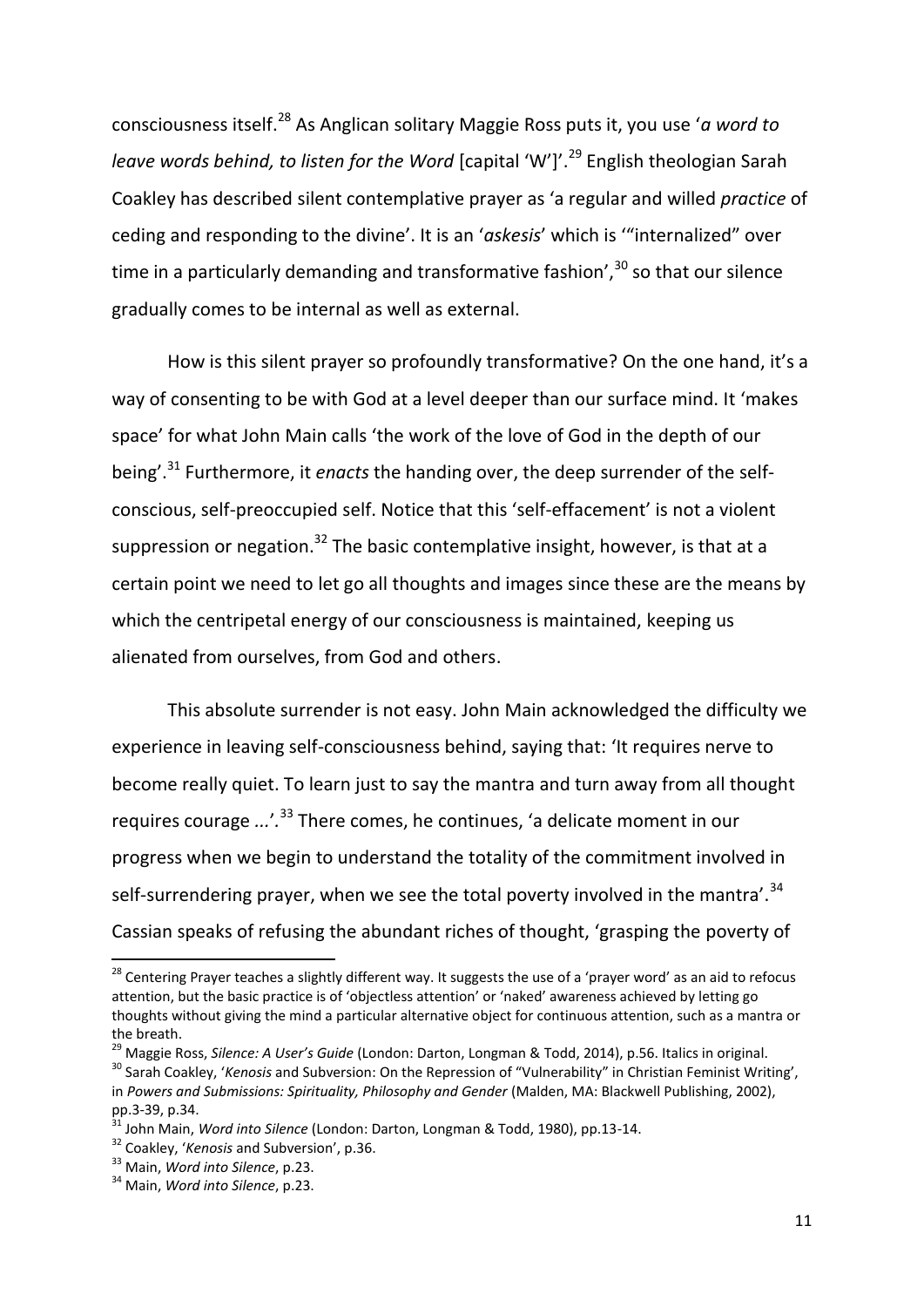this little verse', and 'saying it over and over again, ... meditating upon it without pause', so as to come to the blessedness of true poverty of spirit.<sup>35</sup> Likewise, *The Cloud of Unknowing* enjoins leaving behind all thoughts beneath a 'cloud of forgetting' since, no matter how good and holy they are, 'Thought cannot comprehend God'. To know God is the work of love, and only insofar as thoughts are left behind can the darts of desire and love pierce 'the cloud of unknowing that lies between [us] and ... God'. $36$ 

John Main describes this letting go as the complete simplicity 'that demands not less than everything'. It is *this*, he says, that is the condition of entering with our whole beings into the movement beyond the self into the reality of love. It is the way we enter the dynamic of death and resurrection,<sup>37</sup> how we hand ourselves over, and hold nothing back – receiving our lives, our identities, and our prayer as gift.<sup>38</sup>

It's important to stress that this practice of meditation, of silent contemplative prayer, does not replace the need for or value of verbal prayer and sacrament, of Scripture and theology in Christian life. For one thing, we are recollected or rendered present in our prayer, almost always, by means of words. The 'voice … gathers us', says Chretien.<sup>39</sup> Just think of the prayer written by John Main, familiar to many of us, that gathers and leads us into the silent work of meditation: 'Heavenly Father, open our hearts to the silent presence of the Spirit of your Son …'.

Furthermore, the meaning and possibilities of any silence are significantly related to the way silence is framed. 'To talk about silence', Rowan Williams notes, 'is always to talk about *what specifically* we are not hearing; or what we decide not to listen to in order to hear differently; or what specifically we find we cannot say'.<sup>40</sup> Words and silence interpenetrate – they signify together. Jesus' silence at his trial –

<sup>35</sup> Cassian, *Conferences* 10.11, p.136.

<sup>36</sup> *The Cloud of Unknowing*, chapters 6 and 7, pp.46-48.

<sup>37</sup> Main, *Word into Silence*, p.26.

<sup>38</sup> Main, *Moment of Christ*, p.114.

<sup>39</sup> Chretien, *The Ark of Speech*, p.22.

<sup>40</sup> Rowan Williams, *The Edge of Words: God and the Habits of Language* (London: Bloomsbury, 2014), p.157.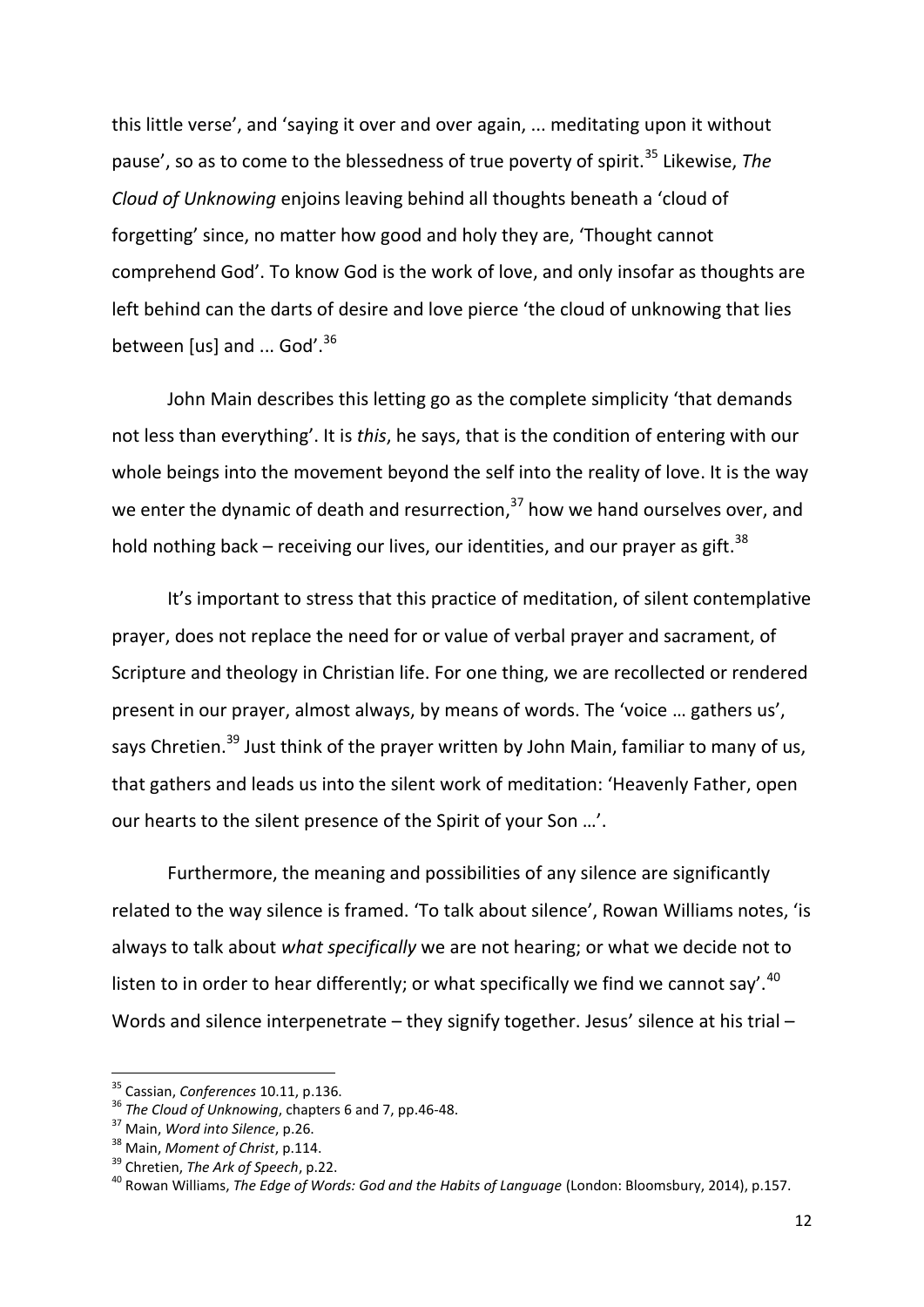which was to do with the impossibility of being truthfully heard – is very different from the silence of ineffable awareness, the contemplative breakthrough into wordless enjoyment of God.<sup>41</sup> Silence can mean different things. In some contexts, the experience of silence is life-generating; in other contexts, it's a means of suppression and disempowerment.

So when we deliberately practise silence in prayer, when we intentionally leave words behind during the time of meditation, we are presupposing a certain faith and understanding. We are trusting that God is gracious, *and* communicative. We trust that God seeks to encounter and address us. $42$  In this context, our silence before God is an act of presence rather than of privation.<sup>43</sup> How do we arrive at *this* framing of our silence? How may we have faith in it? Because we have heard God's invitation to come near; we have encountered the grace of acceptance and new empowerment for living. And more often than not, this has been made possible by the witness of our tradition, mediated through communities of synagogue and church. To be able to recognise the silence of meditation as prayer is dependent upon prior acts of speech.<sup>44</sup>

Yet, having said this, it seems to me that a practice of silent meditation *is* an indispensable and necessary dimension of the prayer of the church. This is because the perennial problem for religious life is its tendency to co-opt the very practices intended to draw us into self-dispossessing union with God into further strategies for buttressing the defensive and self-justifying ego. St Paul had criticised the legalistically minded religious establishment of his day in these terms. The gift of the law, given to Israel to help it embody dependence on God in every detail of its life, had been turned into something to 'get right', something whose successful

 $\overline{a}$ 

<sup>&</sup>lt;sup>41</sup> Cf. Martin Laird, *Into the Silent Land: A Guide to the Christian Practice of Contemplation* (Oxford: Oxford University Press, 2006), pp.66-68.

<sup>42</sup> Cf. Nicola Slee, 'Word' in *Renewing the Eucharist*, ed. Stephen Burns (Norwich: Canterbury Press, 2008), pp.36-61.

<sup>43</sup> Chretien, *The Ark of Speech*, p.26.

<sup>44</sup> Cf. Williams, *The Edge of Words,* p.162. 'Where silence comes in is all-important; … we cannot in fact discuss it without the closest attention to the speech it interrupts or refuses'.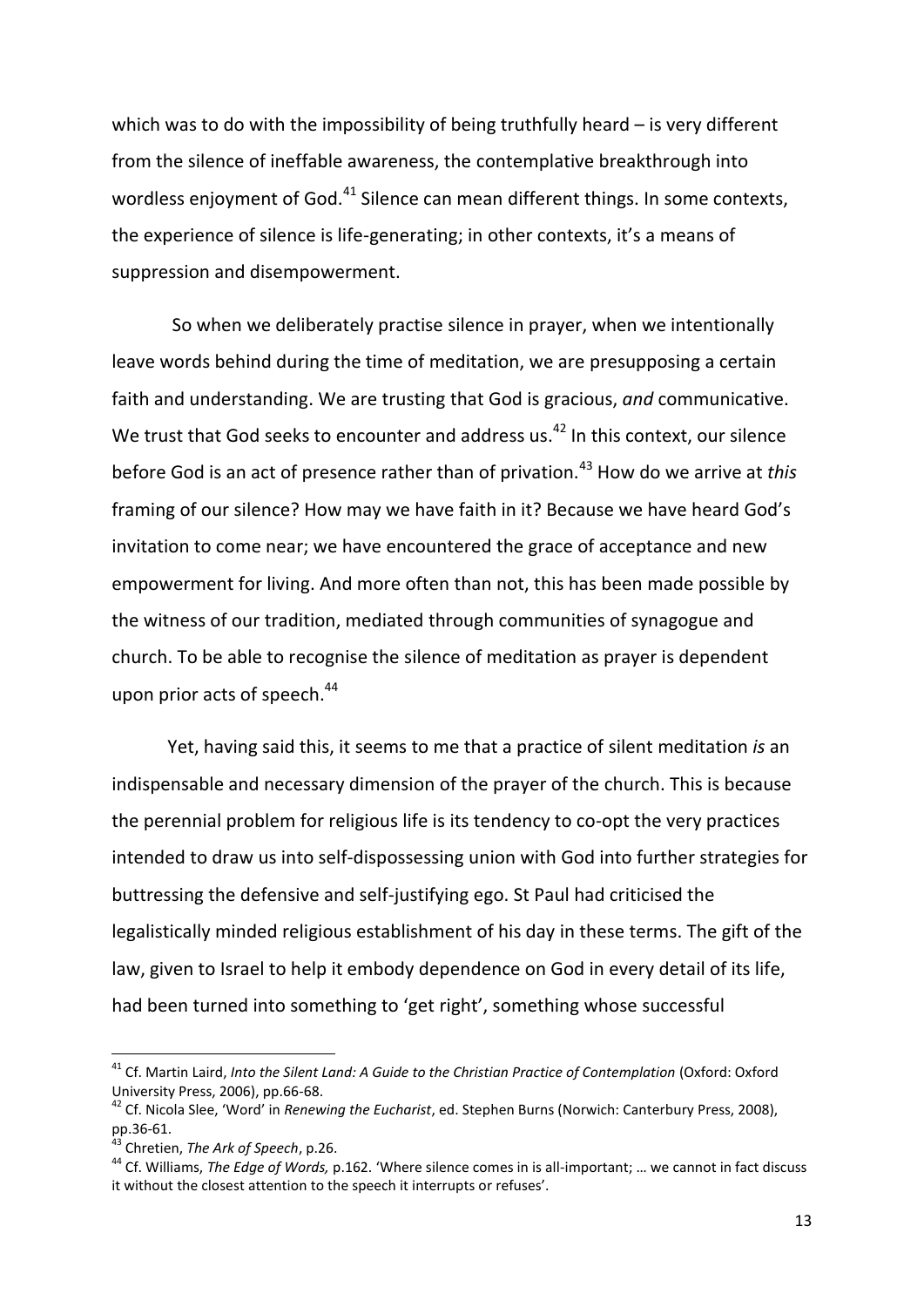performance justified a '"claim" on God's favour' and had become 'a means of oppressing self and others'.<sup>45</sup>

Jesus stood against this kind of religious belonging and practice. Relationship with God, he showed, is a matter of gift and grace, not something we possess or deploy to exclude those we deem 'unsatisfactory'.<sup>46</sup> Yet Christianity, in turn, has all too often done just this. The practices given to the church to draw it into Christ's way have been co-opted to function as possessions, guarantors of security and status. Baptism and Eucharist become badges of righteousness or criteria for membership of an elect community, rather than invitations into the transforming journey of death and resurrection. When that happens, worship becomes a means of avoiding the very transformation it ostensibly invites and promises.

Silent meditation is more difficult to co-opt for such purposes. Of course, even in our contemplative prayer we can be deluded about the extent to which we have genuinely handed ourselves over, let go self-righteousness. John Cassian speaks of the temptations of the '*pax perniciosa*' (ruinous peace) and the '*sopor letalis*' (lethal sleep), both of which John Main considers aspects of 'the prayer of anaesthetized, floating piety'. $47$  Cassian connects the false peace with the illusion that we have 'arrived' at a spiritual resting place which is now ours to possess and enjoy, and the 'sleep' with the failure even to notice that we have been carried away by our distracted thoughts.<sup>48</sup> Both states constitute blockages in authentic growth towards union with God. As by grace we recognize and leave behind these false resting places, however, the disciplined practice of silent contemplation constitutes a

<sup>45</sup> Rowan Williams, *The Wound of Knowledge: Christian Spirituality from the New Testament to Saint John of the Cross*, second edition (Cambridge, MA: Cowley Publications, 1991), p.16. See also Rowan Williams, 'Resurrection and Peace: More on New Testament Ethics' in *On Christian Theology* (Oxford: Blackwell Publishers, 2000), pp.265-275, p.266.

 $46$  Not that he 'preached a programmatic disregard for the Torah as such', but he is remembered for 'defining the conditions for entering God's kingdom in terms of the readiness' to be like a child, to belong and trust, to make a simple commitment to follow his way, and so on. Williams, *Wound of Knowledge*, pp.16-17.

<sup>47</sup> John Main, *Christian Meditation: The Gethsemani Talks* (Tucson, AZ: Medio Media, 2000), p.37. <sup>48</sup> John Cassian, *The Conferences*, trans. Boniface Ramsey (New York: Newman Press, 1997), IV.7 and X.8.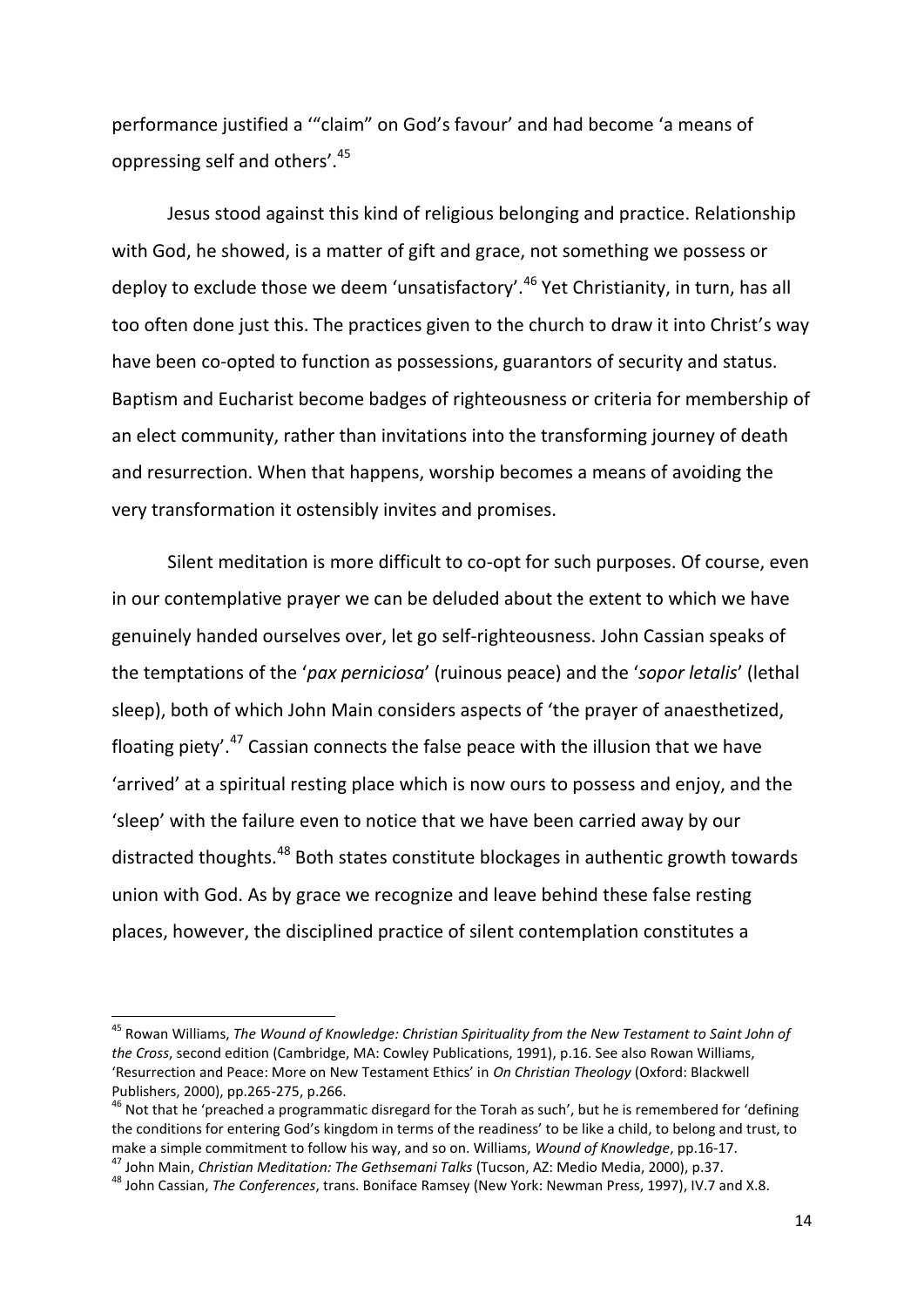peculiarly direct subversion of the controlling religious ego. And that makes a difference to every other form of prayer and spiritual discipline.

Martin Laird speaks of the mantra as 'excavating' the present moment. 'We discover in the process', he writes, 'that there is more depth within us than we ever dreamt. There is not only chaos, confusion, emotional attachment, anxiety and anger's nettled memory; not just the marvel of discursive reason, imaginative insight, and unconscious instinct, but also an abyss of awareness that is always flowing with bright obscurity, grounding all these mental processes, one with all and one with God' $^{49}$ 

To begin to touch into this awareness, as anyone who meditates can testify, means that how we hear the words of liturgy, intercession and Scripture, and our sense of the divine presence in the Eucharist, community and daily life, is immeasurably deepened and liberated. And this is why Williams says that contemplation is 'very far from being just one kind of thing that Christians do'. It is in fact, he says, 'the key to prayer, liturgy, art and ethics',<sup>50</sup> the key to 'a renewed humanity' capable of true love and true justice.

# The Prayer of the Church

I have spoken of transforming prayer in terms of radical obedience and selfdispossession. Father Laurence has said that the essence of this kind of obedience is not doing what you are told, but becoming the Word you hear.<sup>51</sup> This is growing into Christ-likeness, receiving God's self-communication such that our lives are transformed, such that our lives begin to participate in and communicate something of the reconciling, life-generating love of the Trinity. In this talk, I have been focusing on the prayer of the individual – how each of us is called to show up and hand ourselves over, deepening our availability and receptivity, through practices of

<sup>49</sup> Laird, *Into the Silent Land*, p.70.

<sup>50</sup> Williams, *Address to the Synod of Bishops*, s.8.

<sup>51</sup> Laurence Freeman, *First Sight: The Experience of Faith* (London: Continuum, 2011).